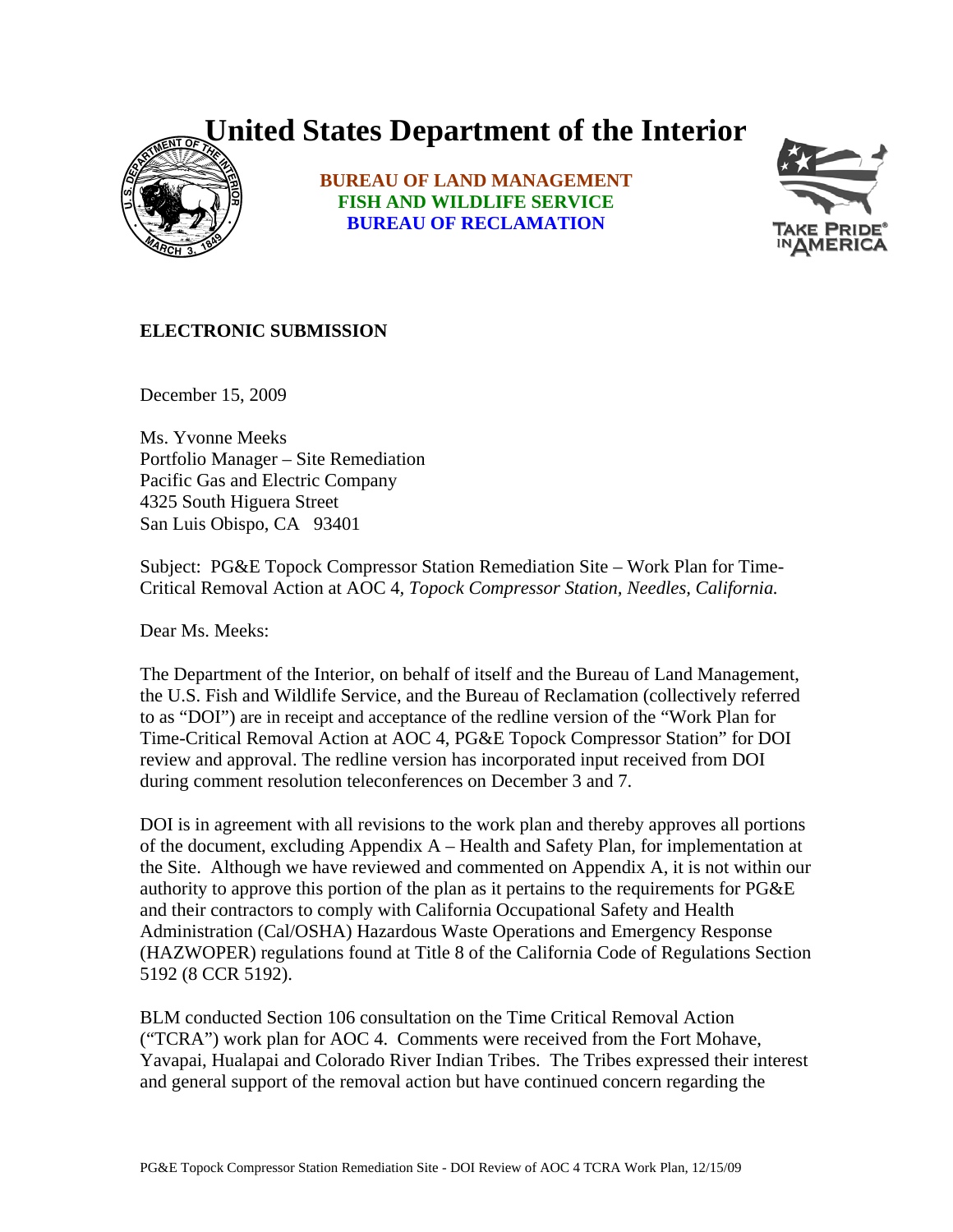Ms. Yvonne Meeks Page 2

cultural significance of the area. In order to address potential effects to significant cultural spiritual and archaeological values associated with this TCRA undertaking and the cultural landscape surrounding the Maze, the following conditions have been developed in response to consultation with Tribes and other consulting parties. These conditions are inherent to the DOI approval of the work plan for implementation. PG&E shall adhere to these conditions in implementing the AOC 4 TCRA.

## 1. Means for protecting cultural and historic properties:

a. Provide training to equipment operators and others working in the contaminated zone in understanding the cultural resource values associated with this area, what cultural materials to look for, responsibility for immediately reporting suspected cultural materials to monitors, and procedures for suspension of all work in the area of discovery where cultural materials are located. The Tribes will participate in this training.

b. Provide temporary barriers and/or temporary fencing at archaeological sites CA-SBR-11993, a rock shelter, and CA-SBR-11864, a lithic assay station, to insure that no undertaking activities occur at these two locations. The placement of the fencing or barriers shall be monitored by Tribal and archaeological monitors. The temporary barriers or fencing shall be monitored weekly and will be immediately repaired or reinstalled as needed and removed once removal action has been completed.

c. The current undertaking as proposed is to have minimal effects to the natural contours of the land through removal of debris and deposited soils. Any deviation from planned activities will require additional consultation with all parties.

## 2. Implementation of undertaking:

a. Six staging areas have been proposed for this undertaking all of which currently exist and have been utilized for similar activities in the past. One staging area will be utilized to store the contaminated debris and fill material in closed containers. This staging area, Staging Area 4, is located within the boundaries of the Topock Compressor Station. Staging Area 5, which is also within the boundaries of the Topock Compressor Station, will be utilized for the loading of containers with contaminated materials for transport to an appropriate disposal area offsite. The containers will be transported from Staging Area 4 for loading.

b. BLM shall assure that activities are being confined to the six staging areas and are being utilized as identified in the attached use descriptions.

c. Per means 1a, provide training to equipment operators in understanding the cultural resource values associated with the area, what cultural materials to look for, responsibility for immediately reporting suspected materials to monitors, and procedures for continuance of work in the discovery area where cultural materials are located.